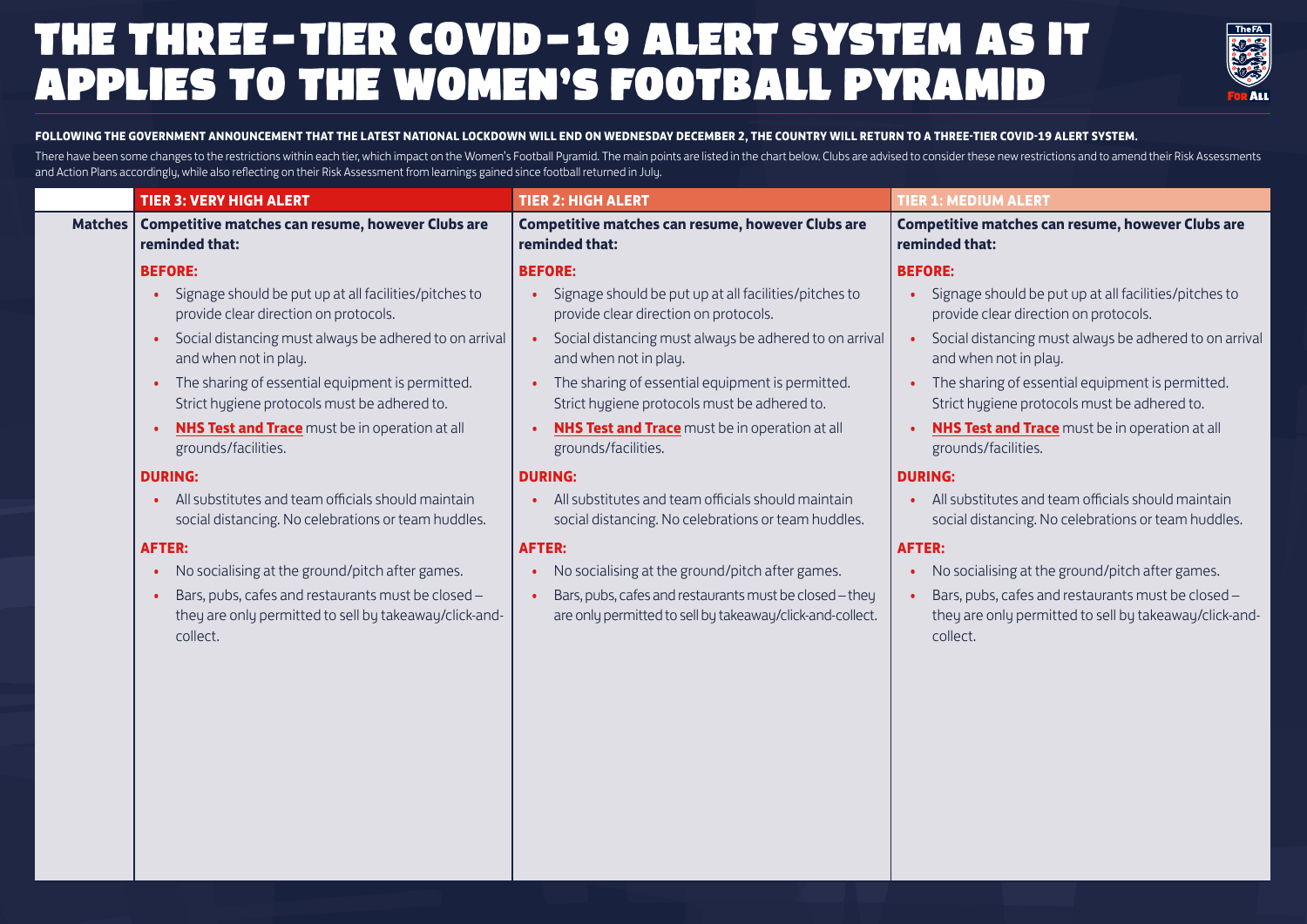## THE THREE-TIER COVID-19 ALERT SYSTEM AS IT APPLIES TO THE WOMEN'S FOOTBALL PYRAMID (CONTINUED)



|                 | <b>TIER 3: VERY HIGH ALERT</b>                              | <b>TIER 2: HIGH ALERT</b>                                   | <b>TIER 1: MEDIUM ALERT</b>                                 |
|-----------------|-------------------------------------------------------------|-------------------------------------------------------------|-------------------------------------------------------------|
| <b>Training</b> | All participants should minimise contact in training        | Outdoor training can take place.                            | Outdoor training can take place.                            |
|                 | where possible, e.g. minimise tackles/any drills or         | All protocols on social distancing, hand sanitising,        | All protocols on social distancing, hand sanitising,        |
|                 | practices that require close contact.                       | equipment sharing, facilities and NHS Test and Trace        | equipment sharing, facilities and NHS Test and Trace        |
|                 | All protocols on social distancing, hand sanitising,        | must be strictly adhered to.                                | must be strictly adhered to.                                |
|                 | equipment sharing, facilities and <b>NHS Test and Trace</b> | Indoor football (including futsal) is only allowed if it is | Indoor football (including futsal) is only allowed if it is |
|                 | must be strictly adhered to.                                | possible for people to avoid mixing with people they do     | possible for people to avoid mixing with people they do     |
|                 | No indoor football (including futsal) is allowed.           | not live with (or with whom they share a support bubble).   | not live with (or with whom they share a support bubble).   |
|                 | There are exceptions for indoor disability football,        | There are exceptions for indoor disability football,        | There are exceptions for indoor disability football,        |
|                 | football within educational settings (e.g. school/          | football within educational settings (e.g. school/          | football within educational settings (e.g. school/          |
|                 | college/university) and supervised football for under-      | college/university) and supervised football for under-      | college/university) and supervised football for under-      |
|                 | 18s, which can take place with larger groups mixing.        | 18s, which can take place with larger groups mixing.        | 18s, which can take place with larger groups mixing.        |
| <b>Travel</b>   | Players and essential club staff at Tiers 3-6 of the        | Players and essential club staff at Tiers 3-6 of the        | Players and essential club staff at Tiers 3-6 of the        |
|                 | Women's Football Pyramid can travel into and out of         | Women's Football Pyramid can travel into and out of         | Women's Football Pyramid can travel into and out of         |
|                 | Tier 3 areas.                                               | Tier 3 areas.                                               | Tier 3 areas.                                               |
|                 | Clubs must consider minimising shared or group              | Clubs must consider minimising shared or group travel       | Clubs must consider minimising shared or group              |
|                 | travel wherever possible.                                   | wherever possible.                                          | travel wherever possible.                                   |
|                 | Travel as individual support groups where possible.         | Travel as individual support groups where possible.         | Travel as individual support groups where possible.         |
|                 | Face coverings should be worn if sharing transport.         | Face coverings should be worn if sharing transport.         | Face coverings should be worn if sharing transport.         |
|                 | Consider seating arrangements to maximise distance          | Consider seating arrangements to maximise distance          | Consider seating arrangements to maximise distance          |
|                 | between people in the vehicle.                              | between people in the vehicle.                              | between people in the vehicle.                              |